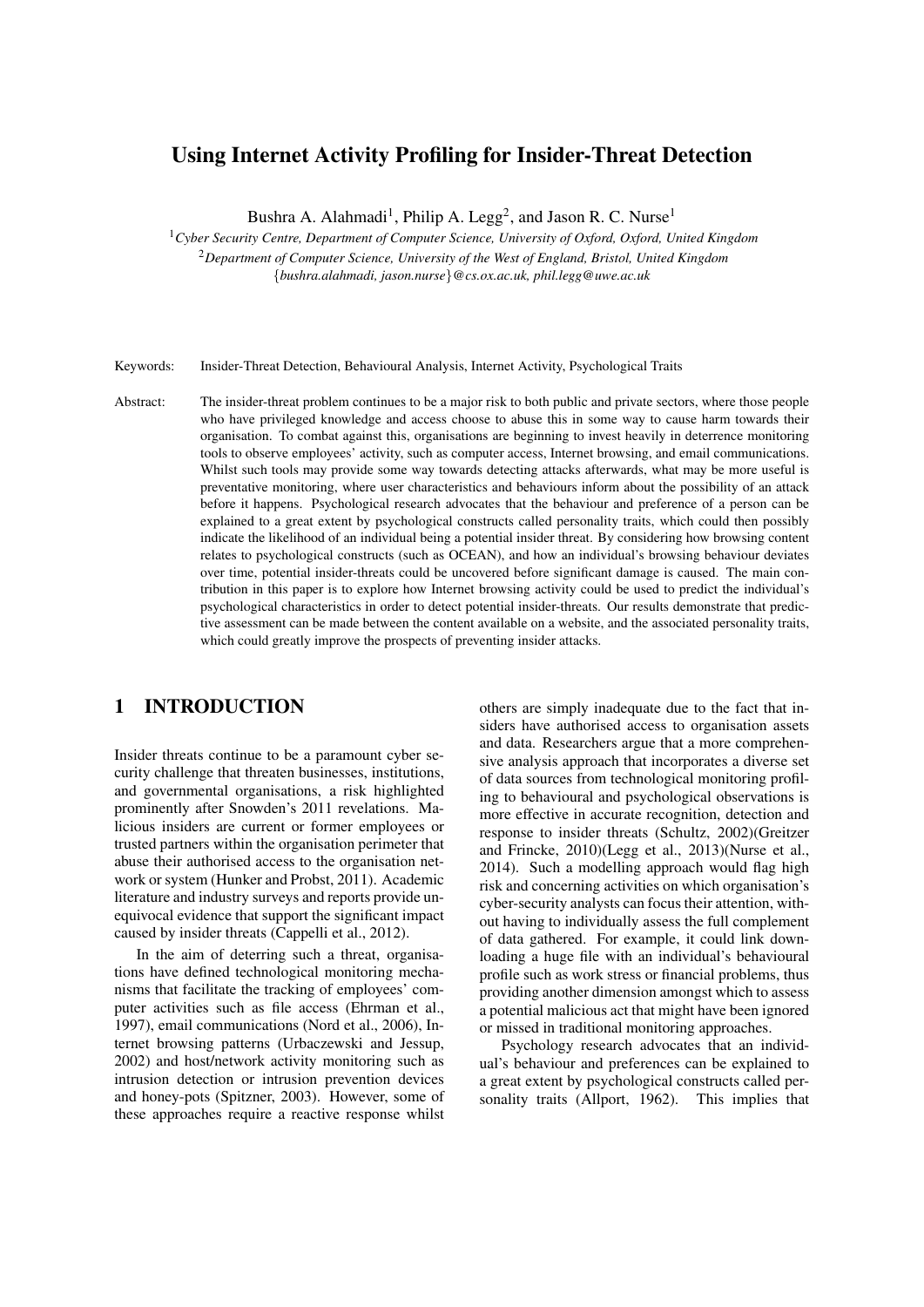knowledge of an individual's personality enables some level of prediction of behaviour and preferences across different contexts and environments (Kosinski et al., 2014). Such personality characterisations include OCEAN (Openness, Conscientiousness, Extraversion, Agreeableness, Neuroticism) (Wiggins, 1996) and the Dark Triad (Machiavellianism, Narcissism, and Psychopathy) (Paulhus and Williams, 2002). As personality traits influence an individual's actions, they are also a key factor in whether or not the individual is likely to carry out a malicious insider attack (Legg et al., 2013). Although personality traits and behaviour alone are not an indicative of an individual's insider threat potential, when combined with other observations this can yield significant confidence in the threat posed.

The high frequency of web browsing usage provide an opportunity for organisations to detect a potential insider threat through analysis of employees' browsing interests. Similar to an individual's preference in movies or literature, browsing patterns can allude to an individual's likes, dislikes, and personal interests (Shaban et al., 2010). In addition, previous research have succeeded in predicting individuals' personality cues by analysing their social media accounts or personal websites (Sumner et al., 2012) (Golbeck et al., 2011b) (Shen et al., 2013). However, to the extent of our knowledge, no research has been done so far that aims to predict the personality traits of an individual based on their browsing interests.

In this paper, we examine how personality is manifested in individuals' browsing interests. We hypothesise that given a large collection of a user's web browsing history, one could infer preferences and traits related to personality. As a result, deviations in such behaviour can signify a change in personality which can characterise insider threat. Such an approach could be utilised by organisations to monitor their employees to detect any sudden deviation that could potentially indicate an increased likelihood of insider attack. This information could be utilised for insider-threat detection in a comprehensive model (Schultz, 2002)(Greitzer and Frincke, 2010)(Legg et al., 2013)(Nurse et al., 2014). With respect to insider-threat detection, we specifically present an initial approach to:

- Map website keywords to OCEAN personality traits; and
- Using the keyword-personality mapping create a browsing profile that could be monitored to detect browsing deviations and consequently using these deviations to uncover changes in personality traits.

In particular, we provide the following research con-

tributions:

- Explore the feature extraction techniques for web content analysis;
- Performance analysis of web content correlations in conjunction with psychological traits;
- Identify relationships between websites and psychological traits; and
- Explore how psychological traits and website correlations can aid in insider-threat detection.

The organisation of the rest of the paper is as follows. In Section 2, we discuss related work on personality traits, their prediction and their utility at assisting in the detection of insider threats. Section 3 defines our approach to correlate personality traits with browsing interests, and how these inferred characteristics may be indicative of an insider threat. In Section 4, we present our experimental setup and methods for analysing textual features of websites and their correlation with personality traits. We present the results of the correlations between each website choice and personality trait in Section 5. In Section 6, we discuss the experiment results and the implications that this work has for organisations that may utilise website browsing preferences to better predict potential insider-threat risks. In Section 7, we conclude and discuss future work.

### 2 RELATED WORK

Academic research and industry reports have emphasised the greater threat that insiders pose and proposed various deterrence and monitoring mechanisms (Cappelli et al., 2012)(PWC, 2014). Although traditional insider-threat monitoring tools serve their use, several papers have advocated the need for a comprehensive framework that combines technical monitoring mechanisms with behavioural observations and human resources information for more robust insider-threat detection (Schultz, 2002)(Greitzer and Frincke, 2010)(Legg et al., 2013)(Nurse et al., 2014). Such contributions include defining an insider-threat framework that considers various metrics such as psychological profiling and behaviour patterns. For example, Phyo and Furnell defined an approach for dealing with insider threats that result from IT system abuse by profiling user behaviour (Phyo and Furnell, 2004).

Schultz proposed an insider threat model that incorporated psychological profiling and behavioural observations such as disgruntlement, anger management and stress (Schultz, 2002). Other comprehensive insider-threat contributions have incorporated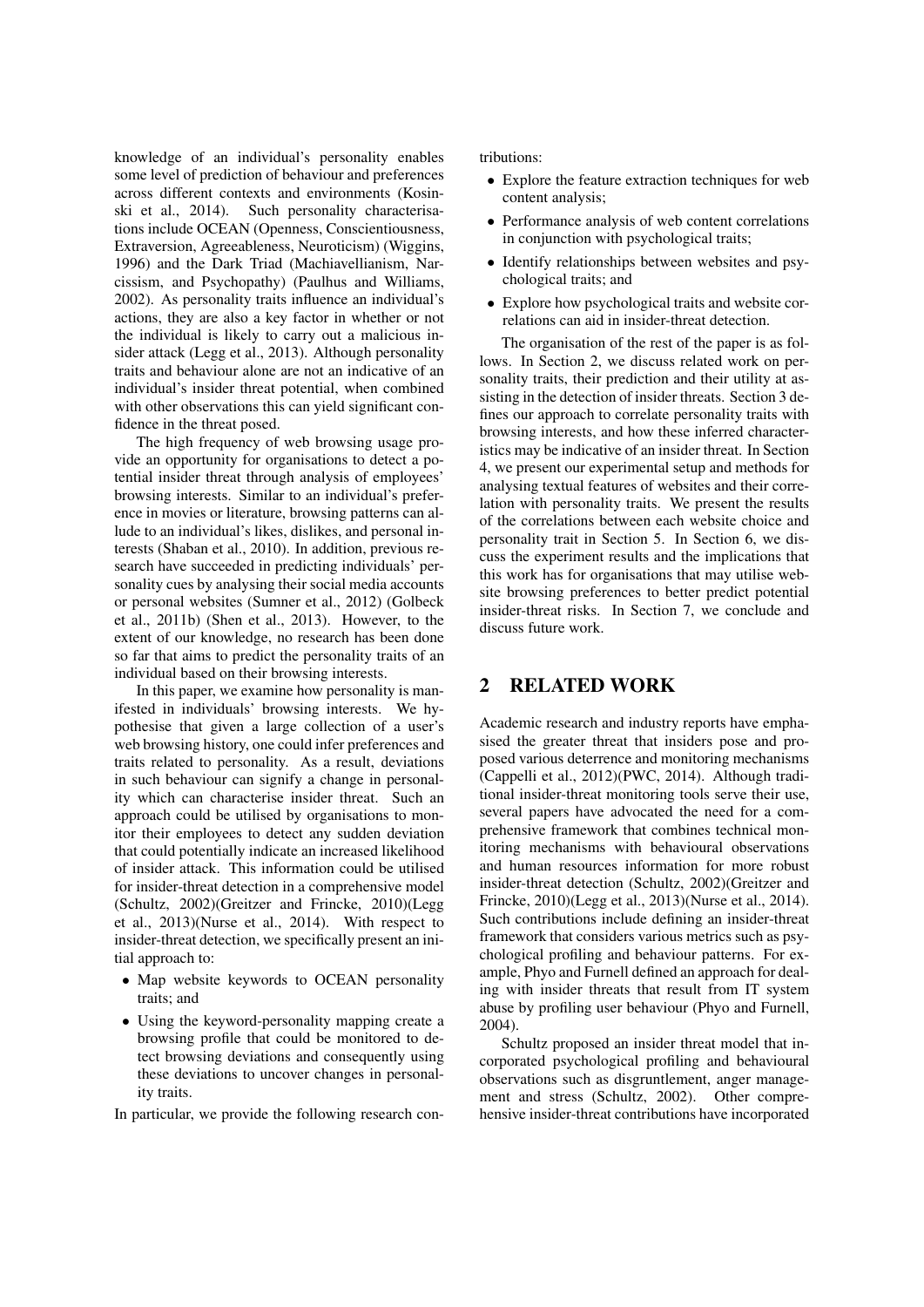psychological traits such as OCEAN in addition to behaviour and motivation (Legg et al., 2013) (Nurse et al., 2014). Such frameworks model insider threat by combining technological measures with human psychological traits to provide a more complete approach to the issue for better deterrence and detection.

Personality has been studied extensively through the years and was found related to many aspects of human work life such as job performance (Barrick and Mount, 1991). As it pertains to insider threats, personality traits such as Narcissism, Machiavellianism, and Excitement-Seeking were found related to insider threats and antisocial behaviour (Shaw et al., 2011) (Marcus and Schuler, 2004) (Axelrad et al., 2013). Moreover, OCEAN personality traits such as Openness could indicate that the individual is susceptible to phishing whilst Agreeableness and Excitement-Seeking traits have been correlated with antisocial behaviour (O'Connor and Dyce, 1998). In addition, researchers have attempted to predict personality of individuals in the online world. For example, Schwartz et al. studied 75,000 Facebook profiles and compared the language used in their profiles to identify distinctive words or phrases used by people based on demographics such as age, gender, location and psychological traits (Schwartz et al., 2013). Other contributions have defined a personality trait prediction model based on the textual analysis of the individual's Twitter profile (Golbeck et al., 2011a). Moreover, Yarkoni studied the personality and linguistic correlation in over 100,000 blogs and identified correlations between the personality traits and the LIWC dictionary (Yarkoni, 2010). Chorley et al. studied correlations between the OCEAN personality traits and location-based variables (e.g. number of places visited, venue popularity and so on) in location-based social networks (Chorley et al., 2015).

In terms of profiling the users Internet browsing interests, some contributions applied hierarchical clustering on websites an individual has visited to determine their long term and short-term interests (Grčar et al.,  $2005$ ). Others aimed in determining the keywords that an individual may or may not be interested using a Term Frequency-Inverse Document Frequency (TF-IDF) and Neural Networks approach (Shaban et al., 2010). To the best of our knowledge, there has been no previous work on predicting an individual's personality traits based on the websites they visit. The efforts by Kosinski et al. have measured the personality of individuals and correlated them with website choice and found that there indeed exists a meaningful connection between an individual's personality and their website preference (Kosinski et al., 2014). However, that study was based on conducting personality tests, thus not automated. In this paper we extend on this idea by hypothesising that individuals' personality traits could be predicted by analysing the linguistic features of the websites they frequently visit and this could be used to determine the likelihood this individual might become an insider threat.

# 3 APPROACH

We hypothesise that similar to previous research that correlates an individual's personality traits with blog posts, Twitter feeds and Facebook profiles, we can infer an individual's personality based on the linguistic features of the websites they regularly visit. This could be used towards insider-threat detection by monitoring an individual's browsing pattern and creating their personality profile then assessing that profile for deviations in their personality traits over time. This profile deviation could then be incorporated in a more comprehensive insider-threat framework to determine whether the individual is a potential insider threat (Legg et al., 2013). However, we emphasis that monitoring employee's browsing activity could breach the employees privacy rights, therefore having legal and ethical implications (Kaupins and Minch, 2005). As such, this approach should be applied with care.

Our approach is composed of two main components. The Website–OCEAN personality correlation tool and the Insider-Threat application. We discuss both components in detail below.

## 3.1 Website–OCEAN Personality Correlation Tool

Here we explore the relationship between an individual's browsing interests and their OCEAN personality traits. We apply a category-based textual analysis approach using psychological groupings of linguistic features such as the LIWC (Linguistic Inquiry and Word Count) dictionary to identify links between website linguistic terms and personality traits (Pennebaker et al., 2001). LIWC is a widely used tool utilised in lexical approaches for personality measurement, and produces statistics on 81 different categories (such as Social, Work, Money and so on) by calculating the percentage of words in the input that match pre-defined words in a given category. The LIWC dictionary categories represent the features in our approach, most of which contain hundreds of words. We apply *k*-means clustering to identify what websites are associated with each OCEAN trait. Fig-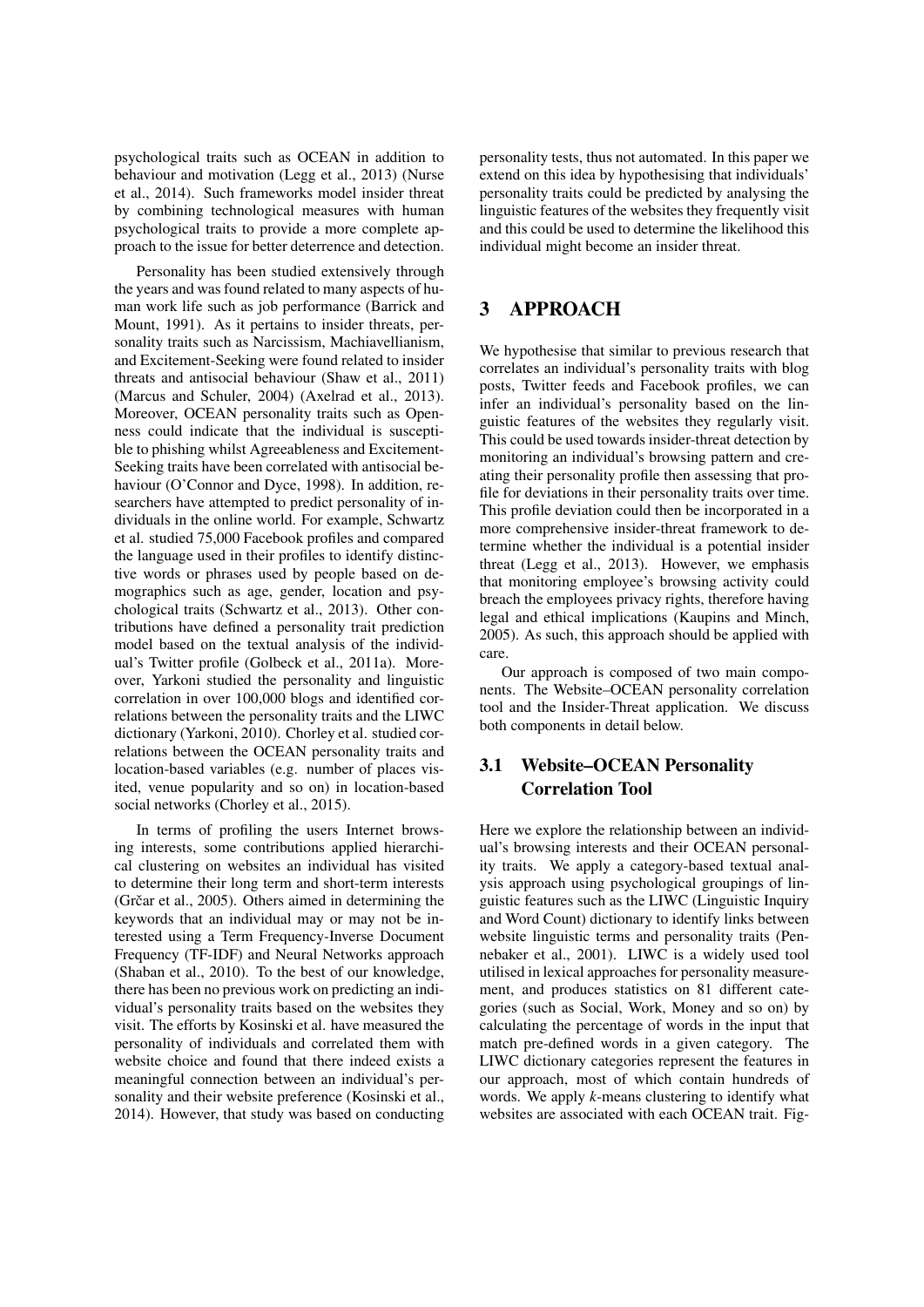

Figure 1: Website–OCEAN Personality Correlation tool process: (1) Website is scraped to extract textual content; (2) The website words are processed to remove any HTML characters, websites are represented as vector of words; (3) Website words are mapped to the LIWC features (categories) and features with the highest weight are selected; (4) The website–LIWC matrix and OCEAN–LIWC matrix is combined; (5) Reduce dimensions of resulting matrix using PCA or MDS; and (6) Apply an unsupervised machine learning method (*k*-means) on resulting matrix to identify Website–OCEAN correlations.

ure 1 shows the workflow that we shall adopt, as described below.

- 1. Web Scraping: Websites are a combination of textual and contextual features such as images, hyperlinks, and HTML tags and scripts. We apply the text-only website classification approach in our analysis, where we only consider the textual content for the website's home page (e.g, index.html).
- 2. Content Extraction and Pre-processing: Firstly, we extract the textual content from the website. In this particular context, *content* refers to the words in the HTML document for that particular website and include the website title, the element enclosed in the  $\langle \text{title}\rangle\langle \text{title}\rangle$ HTML tags, website keywords enclosed in the HTML element where id=Keywords, in addition to the body content text. During website extraction phase, we flag each extracted word if it is a term in the title or is a keyword. Each website is represented as word-vectors (also called a 'Bags of words' approach). For example, terms and thus the word-vector for a money loaning website may include Money, loan, debt and so on. Once the website terms are determined, the

terms are pre-processed to remove any JavaScript and HTML tags. Stop words are removed from the word-vector for example a, the, and, to and so on. Moreover, technical terms used in all websites regardless of the website class such as form, sign-in, contact, basket, home were removed as they would add little value to the analysis and are frequently used in websites. In addition, words that are less than three characters are removed. Although Yarkoni indicated that many words with the same stem had quite different patterns of correlation with personality (e.g., love and lover), most of the LIWC categories include all words that share a particular stem, and thus we preform stemming in our analysis (Yarkoni, 2010).

3. Feature Selection: Feature selection is the process of selecting a subset of *good* features, that removes noise whilst preserving informative features for our task. We first construct a matrix representation of the textual content that maps the websites terms to the LIWC categories (features). For each website, we compute the frequency of each term that matches LIWC predefined dictionary categories. For example, a bank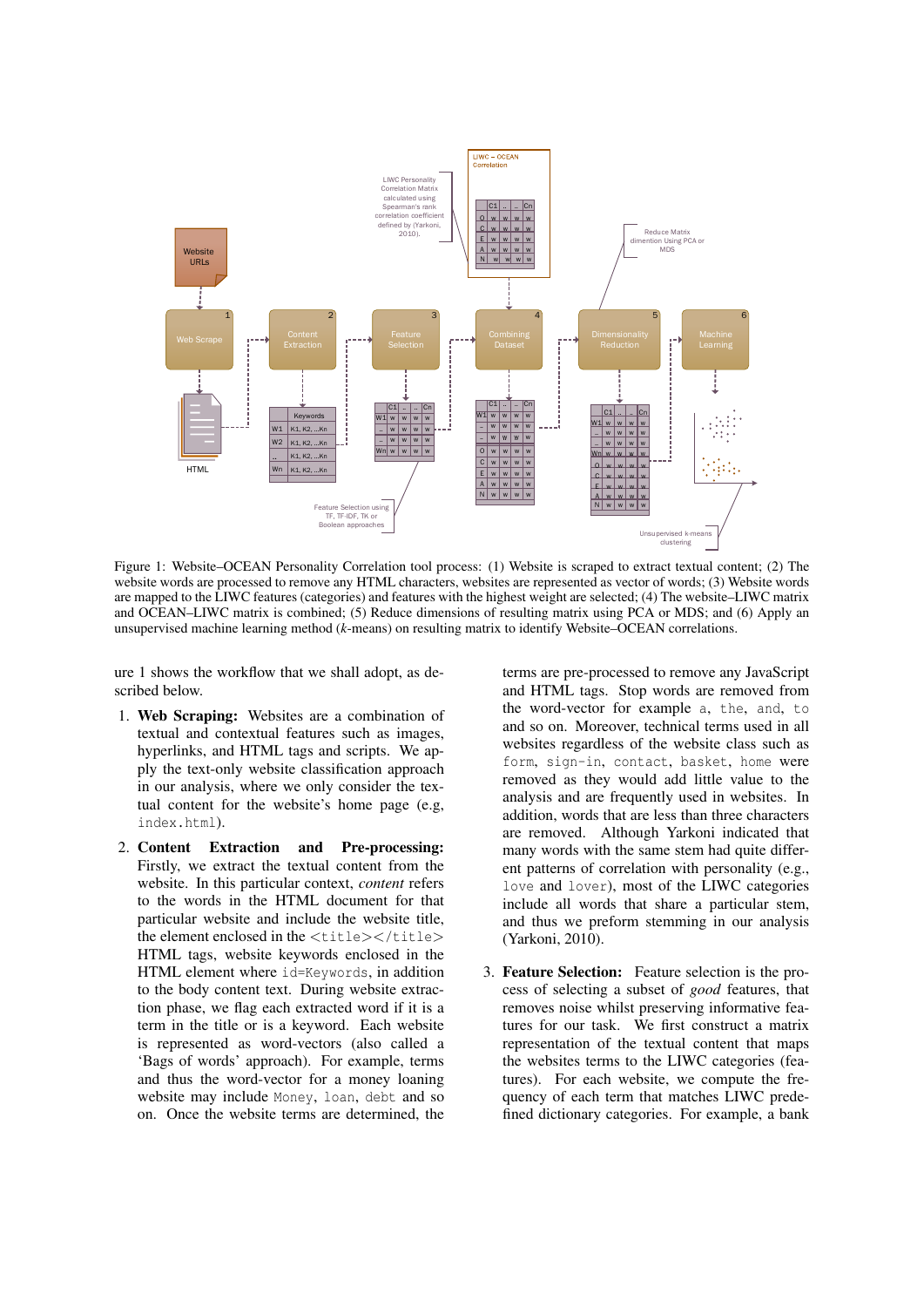website might include terms such as *hire* or *tax* that maps to the LIWC *Work* category as well as *debt* or *loan* that map to the *Money* category. In our approach, we compute a weight score for each website–LIWC category mapping to capture the relevancy among websites and LIWC linguistic categories. The highest weighted LIWC categories from the feature space are selected. We define our features using four selection approaches described below.

- Term Frequency approach (TF): This approach is simply counting the number of words that belong to each LIWC category for each website.
- Term (word) Frequency/ Inverse Document Frequency (TF-IDF) approach:

Each website–LIWC mapping is assigned a weight based on the product of Term Frequency (TF) the number of times a word *W* occurs in the page and Inverse Document Frequency (IDF). TF-IDF is defined in the following equation:

$$
W = \frac{FWF}{max(FWF)} \times log\frac{NW}{NWW}
$$
 (1)

where  $FWF$  is the frequency of word in the website,  $max(FWF)$  is the maximum frequency of website containing the word, *NW* is the total number of websites in dataset, and *NWW* is the number of websites containing a word in the LIWC category.

The resulting weight is proportional to the frequency of the category words within the website, thus a category that contain words that appear frequently on a website is considered to be more important. Moreover, by dividing the frequency of the category words by the maximum frequency of word on same page, we normalize the word use that could be meaningfully compared across websites. Therefore, words that are common in all websites will be weighted low, which is advantageous at filtering out any propositions, articles and pronouns (Shaban et al., 2010).

• Title-Keywords (TK) weight approach: The topic of a website can often be determined by examining the website title or keywords. Thus, words that appear in the website title or keyword list of the HTML structure will be assigned a higher weight (e.g., multiplied by 3). In our approach, we applied the following weighting:

$$
W = FWF(3t + 3k)
$$
 (2)

where *FWF* is the frequency of the word in the website,  $k = 1$  if word is a keyword and 0 otherwise, and  $t = 1$  if word is in the website title and 0 otherwise.

• Boolean approach: If the frequency of words in a LIWC category more than 5, then we assign it a weight 1 otherwise the weight is 0.

In addition, we excluded some LIWC categories in which website terms did not fall within to eliminate what is likely be noise (such as pronouns, verbs present-tense and future-tense, and negations). Moreover, we removed website observations where the sum of terms mapped to the LIWC categories were less than five, this is to eliminate what could be noise in our dataset.

- 4. Combining Dataset: The websites–LIWC category feature set will be represented as a matrix of category weights. This is combined with the LIWC–OCEAN correlation as defined by Yarkoni (Yarkoni, 2010). The dataset is then normalized to values between  $+1$ .
- 5. Dimensionality Reduction: The result matrix combines the websites and psychological traits as a matrix of normalized category weights. This is represented by a large number of features that result in a sparse matrix. Some of these features may be considered irrelevant or redundant, and thus can be removed from the matrix. Dimensionality reduction aims to reduce the feature space using statistical means that result in a lower dimension matrix. In our approach, we apply the dimensionality reduction techniques Principle Component Analysis (PCA) (Jolliffe, 2005) and Multidimensional Scaling (MDS) (Kruskal and Wish, 1978).
- 6. Machine Learning: The matrix is then input into unsupervised machine learning method to train a model and define the individual's browsing behaviour and personality correlations. Specifically, *k*-means is applied to cluster the websites and the OCEAN personality traits. The clustering will determine the personality traits associated to each website.

### 3.2 Insider-Threat Application

In the aim of preventing insider threats, organisations could utilise technological means that monitor their employees Internet browsing activities and record the websites they visit. Using our approach as illustrated in Figure 2, each employee will have a browsing profile that includes what websites the individual accessed, timestamp, number of times website has been accessed and time spent on the page. This browsing profile is then input to the Website and Personality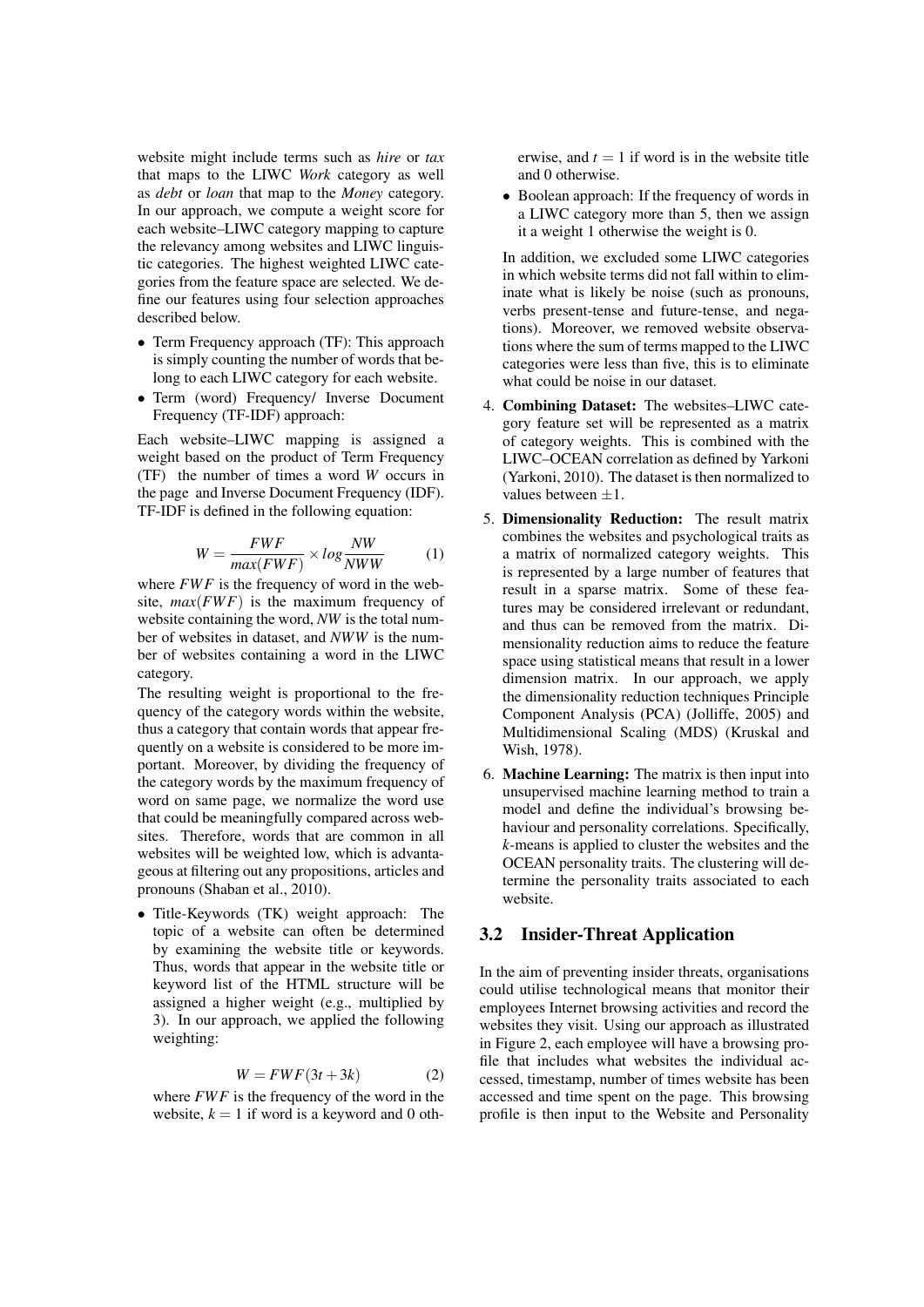

Figure 2: Insider-Threat Detection Application: Employees browsing profile is input into our tool. The tool then calculates the OCEAN personality trait scores for each website based on the websites' textual content. The score for each OCEAN personality trait is averaged. By comparing each averaged OCEAN score with the previously calculated score in the employees personality profile, we can detect personality deviations. In this example, the Neuroticism score has increased rapidly from 3 to 35, which indicates a significant change in behaviour and possibly a potential insider threat.

Correlation tool defined in Section 3.1. For each website, the Euclidean distance between the website centroid and OCEAN personality trait centroid is measured using the *k*-means model. The personality score *S* for each OCEAN personality trait is then calculated using the following equation:

aid in detecting employee browsing behaviour deviations that can potentially be an insider-threat risk. For example, this can be incorporated in the Mindset element in the People Lane of the model defined in our previous work (Legg et al., 2013).

$$
S = \frac{w_1c_1 + w_2c_2 + \dots + w_nc_n}{n}
$$
 (3)

where  $w$  is the OCEAN personality trait score for a website, *c* is the number of times the website was accessed or the time spent on page, and *n* is the number of websites in the browsing profile.

The resulting personality score for each trait is then compared to the employee's web personality profile that contains previously calculated personality scores. This comparison is done to determine how well the new websites observations fit with the currently defined profile for that particular individual. As a result, we can detect any pattern deviations or rapidly changing personality scores. We hypothesise that there exists a strong correlation in personality traits and the likelihood of becoming an insider threat. In addition, deviations in personality traits resulting from changes in sites visited is a potentially viable method at detecting insider threats. For example, significant changes in personality traits has an impact on the likelihood of becoming insider threat.

The personality profile can then be used as a metric in a comprehensive insider-threat framework and

## 4 EXPERIMENT

### 4.1 Dataset

The website dataset was generated by extracting the contextual features of 1000 randomly selected website samples categorised to the 15 different categories defined by The Open Directory Project (DMOZ) (DMOZ, nd). These categories are Adult, Arts, Business, Computers, Games, Health, Home, Kids, News, Recreation, Reference, Science, Shopping, Society, and Sports. The DMOZ 'World' category was not considered as it contains websites in non-English languages. The personality dataset used was based on the findings of Yarkoni, where OCEAN personality traits were correlated to LIWC categories using Spearman's rank correlation coefficient (Yarkoni, 2010). The OCEAN-LIWC correlation values were normalized to values between  $\pm 1$ . Each of the OCEAN domains has a cluster of correlated and more specific lower facets (personality traits) (Goldberg, 1999). For instance, Extroversion includes such re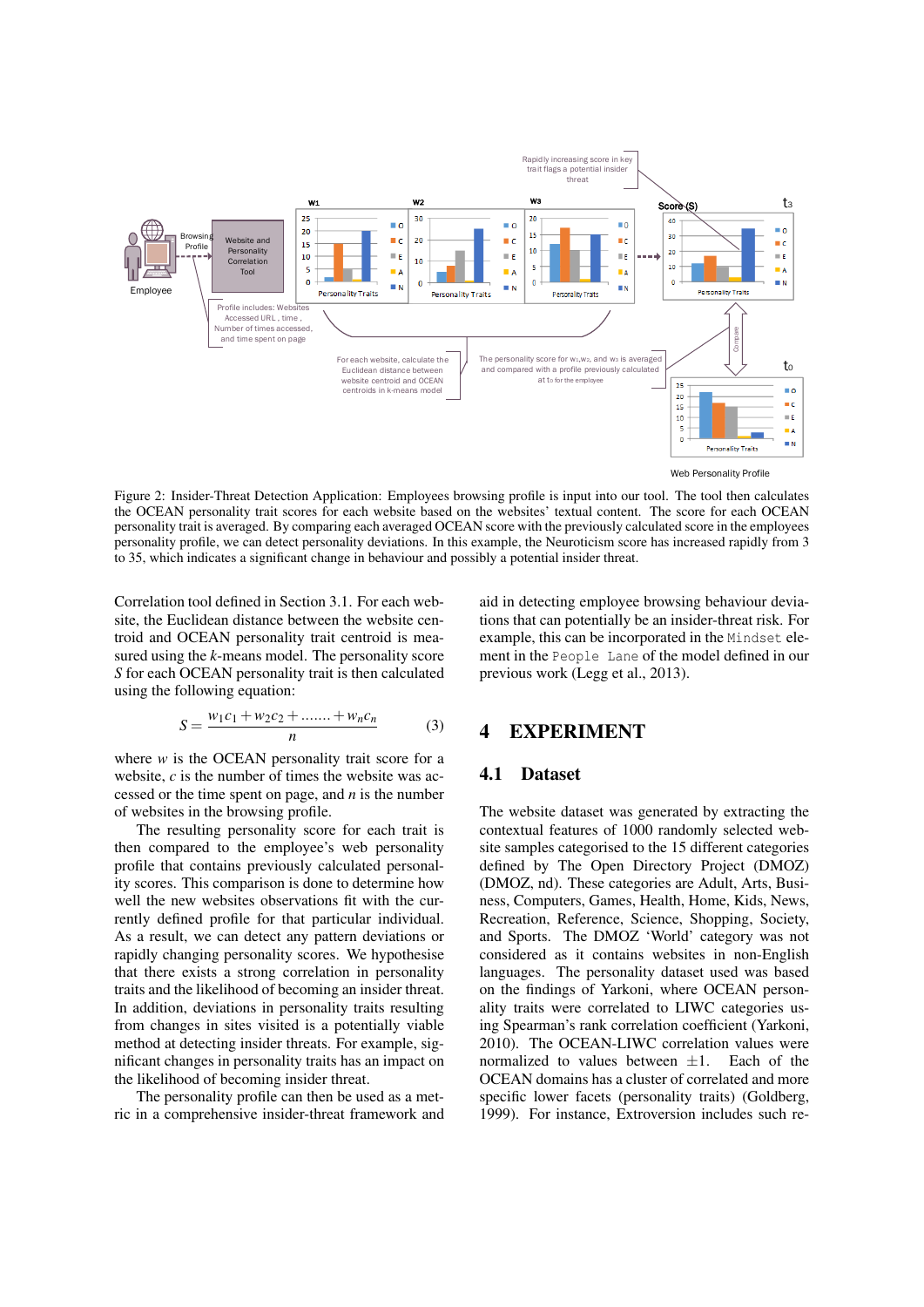lated qualities as Friendliness, Gregariousness, Assertiveness, Excitement-seeking, Activity-level, and Cheerfulness. We consider the OCEAN main domains in addition to their more specific personality traits in our approach.

## 4.2 Experiment Setup

In order to evaluate the proposed approach, we conduct a number of experiments using the data of 1000 websites that are based on the different combinations of feature selection and dimensionality reduction techniques. This allows us to compare the different feature selection approaches in terms of relevance to the task of website and personality correlation, and also to derive a greater understanding of website interests of different personality types. We employ unsupervised machine learning techniques to be able to build an individual's Internet browsing model that maps website accessed to personality traits. The proposed system was built using Python and the KN-IME data analysis software (Surhone, 2010). Python was primarily used for scraping the website content, determining content terms and pre-processing of the dataset. The resulting website–LIWC categories matrix was then imported into KNIME along with the normalized OCEAN–LIWC correlation matrix to apply machine learning techniques and evaluate the results. For each dataset, the following experiments were conducted:

- 1. Website–OCEAN clustering: We applied unsupervised machine learning methods i.e., *k*-means clustering (where  $k = 5$ ) to establish similar website and personality traits groupings on the complete website and personality dataset. We then computed the distance matrix, which is the euclidean distance between each website centroid and OCEAN personality trait centroid.
- 2. Website–OCEAN Dot Product: We computed the dot product matrix of the website–LIWC matrix and the OCEAN–LIWC correlation matrix to determine the degree on similarity between these matrices. (Yarkoni, 2010).

# 5 RESULTS

There are a number of key results from our experiment. In terms of the dimensionality reduction methods, both PCA and MDS had similar reduction results although the PCA execution time was slightly faster in KNIME. Our *k*-means clustering experiment has shown that the boolean feature selection approach

achieved the most suitable clustering of websites and personality traits. Other feature selection approaches resulted in websites centroids and personality centroids to separate from each other, thus personality traits where all assigned to one cluster whilst websites were assigned to other clusters. This may be due to the difference of how the website–LIWC category matrix was calculated in the non-boolean feature selection approach compared to the OCEAN–LIWC correlation matrix. An attempt was made to normalize these values, however this did not improve the clustering results. We show the cluster of websites and personality traits using the boolean feature selection approach in Figure 3. To gain an understanding on how each website relates to the personality traits, we also calculated the euclidean distance matrix of the *k*means clustering between the interesting website observation and each personality trait.

The lower facets for each of the OCEAN main domains have clustered correctly around the main OCEAN trait. For example, the lower facets of Neuroticism, such as Depression, Anxiety, Selfconsciousness, Hostility, Vulnerability are all in the Neuroticism cluster. Similarly, the lower facets for Openness and Conscientiousness all cluster around their main OCEAN trait. Extraversion and Agreeableness are both in one cluster as well as their lower facets although some of their lower facets were found in another cluster. We do not have a reason as to why this occurred but by observing the dot product results, we can see that Extraversion and Agreeableness have similar values and thus the cause may be the values in the LIWC–OCEAN correlation matrix.

The dot product similarity measure results for a sample of website observations and personality traits observations is shown in Figure 4 as a heat map. By using the dot product measure, we are able to compare each OCEAN personality trait with each website. The results indicate a reasonable correlation between website content and OCEAN personality traits. For example, websites categorised by DMOZ as News/Analysis\_and\_opinion websites such as themedialine.org and projectsyndicate.org scored high in the OCEAN domain Neuroticism and its constituent specific personality traits (Hostility, Depression, Self-Consciousness and Anxiety) in addition to Extraversion's specific trait (Excitementseeking). They also scored low in Sympathy, Imagination, and Cautiousness. Weight-loss websites scored high in Anxiety, Depression and Altruism whilst scored low in Assertiveness and Intellect. Moreover, controllingparents.com, a website dedicated to helping support individuals who have controlling or narcissistic parents, scored high in Neu-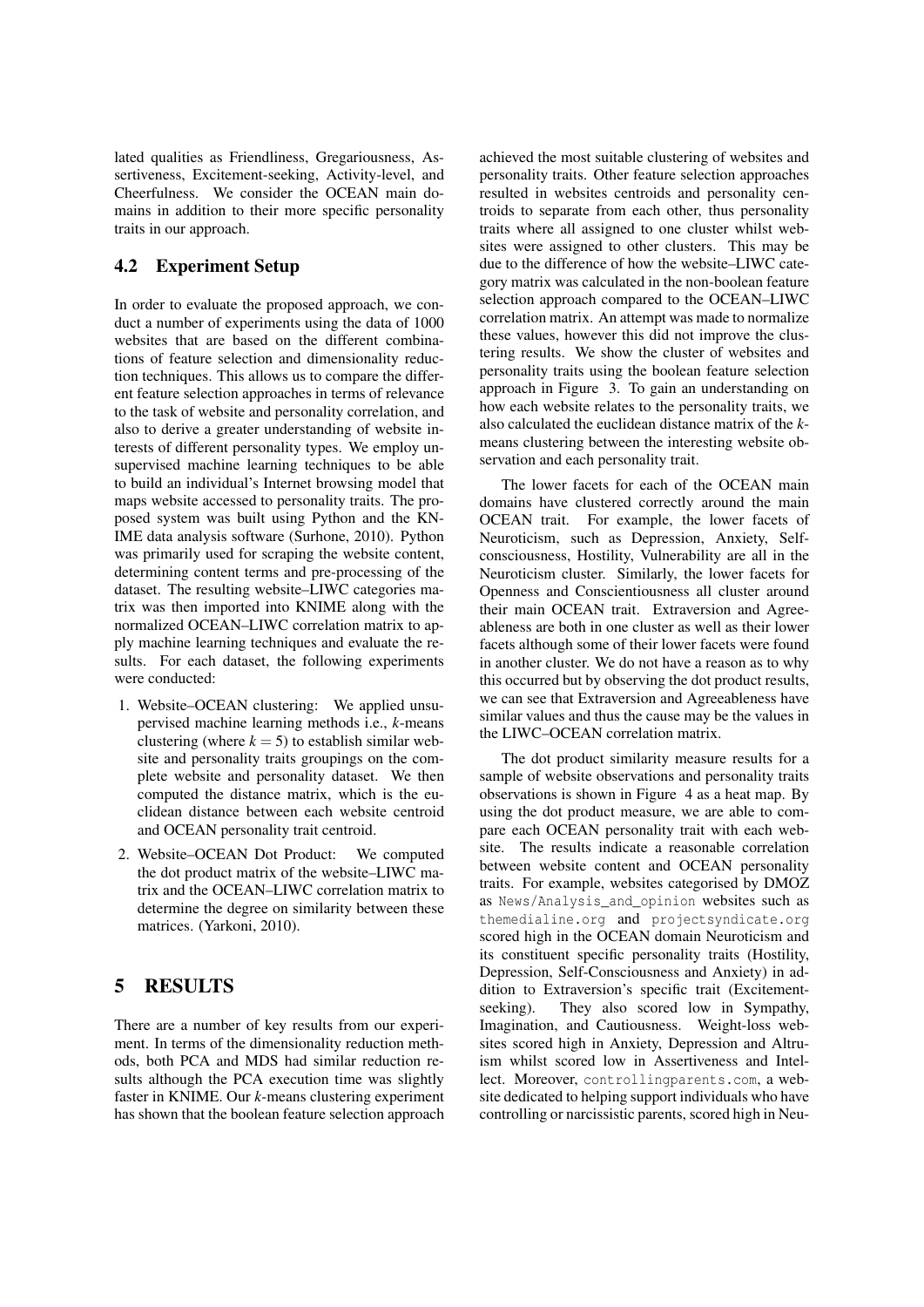

Figure 3: Website and Personality Clustering using *k*-means and the boolean feature selection approach on the PCA reduced dataset.



Figure 4: Dot product similarity measure of the website–LIWC matrix and OCEAN–LIWC Spearsman's rank correlation as defined in (Yarkoni, 2010). Darker shades (blue) indicate a positive correlation while lighter shades (yellow) indicate a negative correlation. For example, leesbingo.co.uk, a gambling website, is positively correlated with Neuroticism and its more specific traits (Anxiety, Hostility, Depression, Self-consciousness, Immoderation and Vulnerability) in addition to Excitement-seeking whilst negatively correlated with Adventurous, Intellect and Liberalism.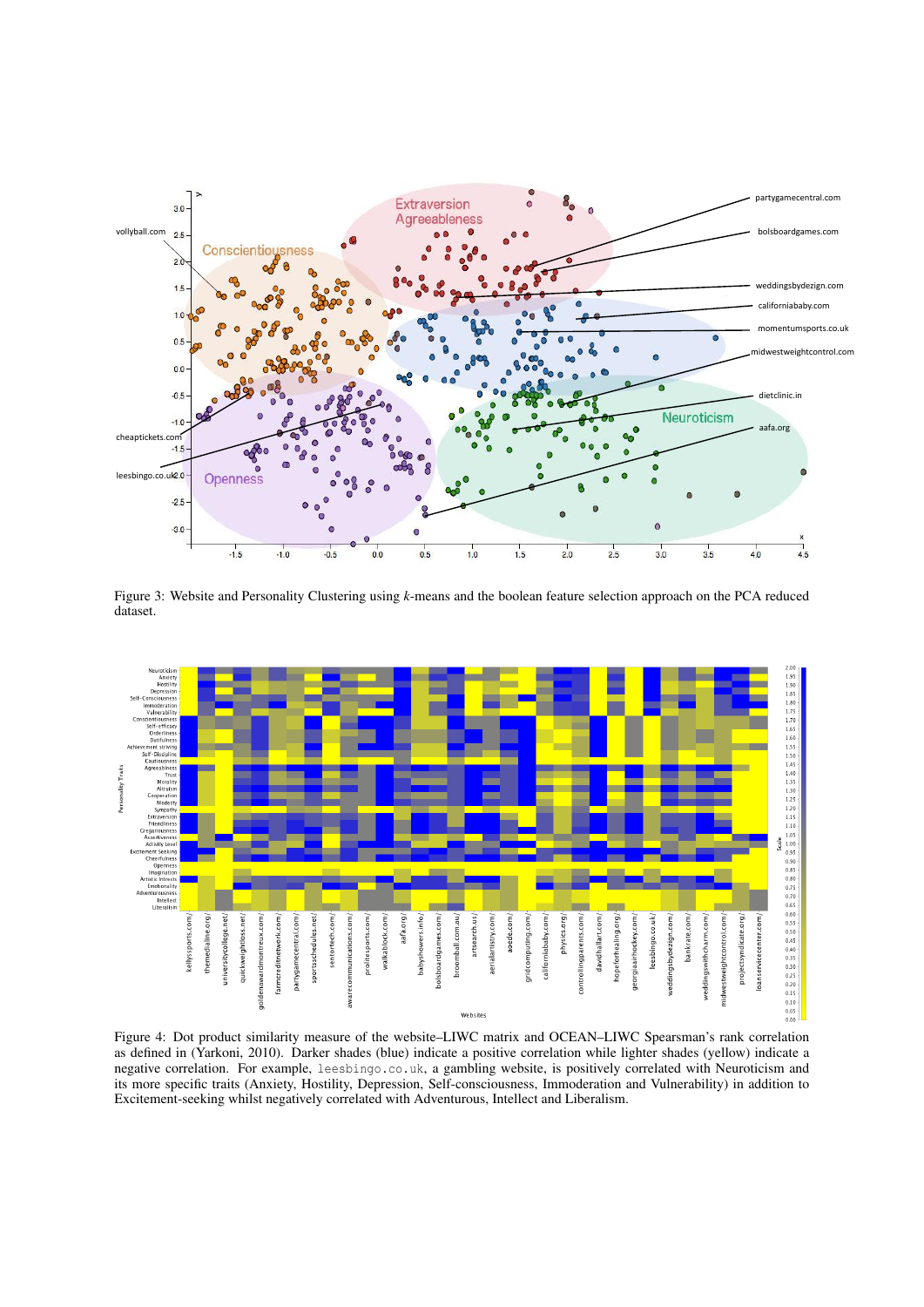roticism and its more detailed facets. Sports websites scored high in Conscientiousness and Openness and other facets such as Assertiveness, Activitylevel, Self-discipline, Achievement-striving, Orderliness and Dutifulness. They also scored low in Depression, Anxiety, Vulnerability and Imagination. Wedding websites were found to be highly associated with Agreeableness and Openness and lower facets such as Emotionality and Cheerfulness. Money loan websites such as loanservicecenter.com, bankrate.com, and walkablock.com scored high in Immoderation and Assertiveness. Finally, artistic websites such as davidhallart.com and artsearch.us scored high in Artistic-interest. We summarise some of the findings in Table 1 and show the keywords and LIWC category mappings that led to these personality scores.

## 6 DISCUSSION

#### 6.1 Results

In this paper we hypothesised that an individual's browsing interests can lead to inferences about their personality traits. By monitoring these traits as they are, and also as they change over time, we believe that they could be a novel way to identify potential insider threat. We conducted various experiments using different variations of feature selection and dimensionality reduction methods. The result of our experiments provide meaningful knowledge and understanding. For example, we can imagine if a person is athletic and is interested in sport websites they might be Energetic, Adventurous, Sociable, Persistent and Self-disciplined thus, score high on Extraversion and Consciousness whilst scoring low in Neuroticism. These results are similar to the findings of Hamburger and Ben-Artzi (Hamburger and Ben-Artzi, 2000). Moreover, people who are unhappy with their weight and are frequently searching online for solutions can be anxious and maybe depressed, thus scoring high in Neuroticism similar to the findings of other contributions (Davis and Fox, 1993).

We also have reached similar findings as to the study by Yarkoni (Yarkoni, 2010). For example, hockey websites such as georgiaairhockey.com, broomball.com and physics websites such as physics.org scored high in Neuroticism. Business-marketing websites such as goldenawardmontreus.com and awarecommunications.com scored low in Neuroticism. Health-disease websites such as aafa.org scored high in Agreeableness. In addition, artis-

tic websites such as davidhallart.com and aerialartistry.com score high in Artistic-interest similar to the findings by Yarkoni (Yarkoni, 2010), however they scored low in Liberalism. Although previous research support our results, a thorough evaluation that would involve a large user study will be conducted in the future.

In terms of the methodology used, correlation between personality traits and LIWC categories were based on the findings of Yarkoni that correlated LIWC categories to word use in blogs (Yarkoni, 2010). A more effective approach would be to combine website textual features and LIWC correlations with psychological interview scores and investigate the correlation between websites and personality. Then, correlation findings could be used in the defined model to gain more accurate results.

In addition, the LIWC dictionary was initially designed to predict the personality traits of individuals based on their writings, such as personal blog posts, Twitter, Facebook and written articles and essays. We applied LIWC to identify the personality of people that *view* the website textual content rather the personality of the person that wrote them. As a result, a number of LIWC categories were removed from the analysis such as the use of pronouns and articles which are important categories in analysing written text rather than viewed text. This has affected some of the correlation values in the correlation matrix values adopted. For example, Openness was highly correlated with LIWC categories that were removed from our analysis, and negatively related with the other LIWC categories. Therefore, as shown in the dot product heat map (Figure 4), the Openness value in all correlation was equal to zero. Therefore, defining a new dictionary that maps personality traits into observed context rather than written could prove a useful step for future work. We also applied the category-based approach in text analysis that is based on mapping each website word into a defined category, such as the LIWC categories. However this approach may limit the findings to preconceived relationships with words or categories as many of the websites words did not fall into any of the LIWC categories, thus were not considered in the analysis. An open vocabulary approach, such as the one defined by Schwartz et al. may be useful to experiment with in the future (Schwartz et al., 2013).

Furthermore, since research relies heavily on text analysis, the nature of text on websites raises an interesting challenge. Modern websites are becoming more dynamic thus their content may change everyday. Other challenges include filtering advertisements and irrelevant terms that interfere with the accuracy of the results. In addition to noisy input data, the usage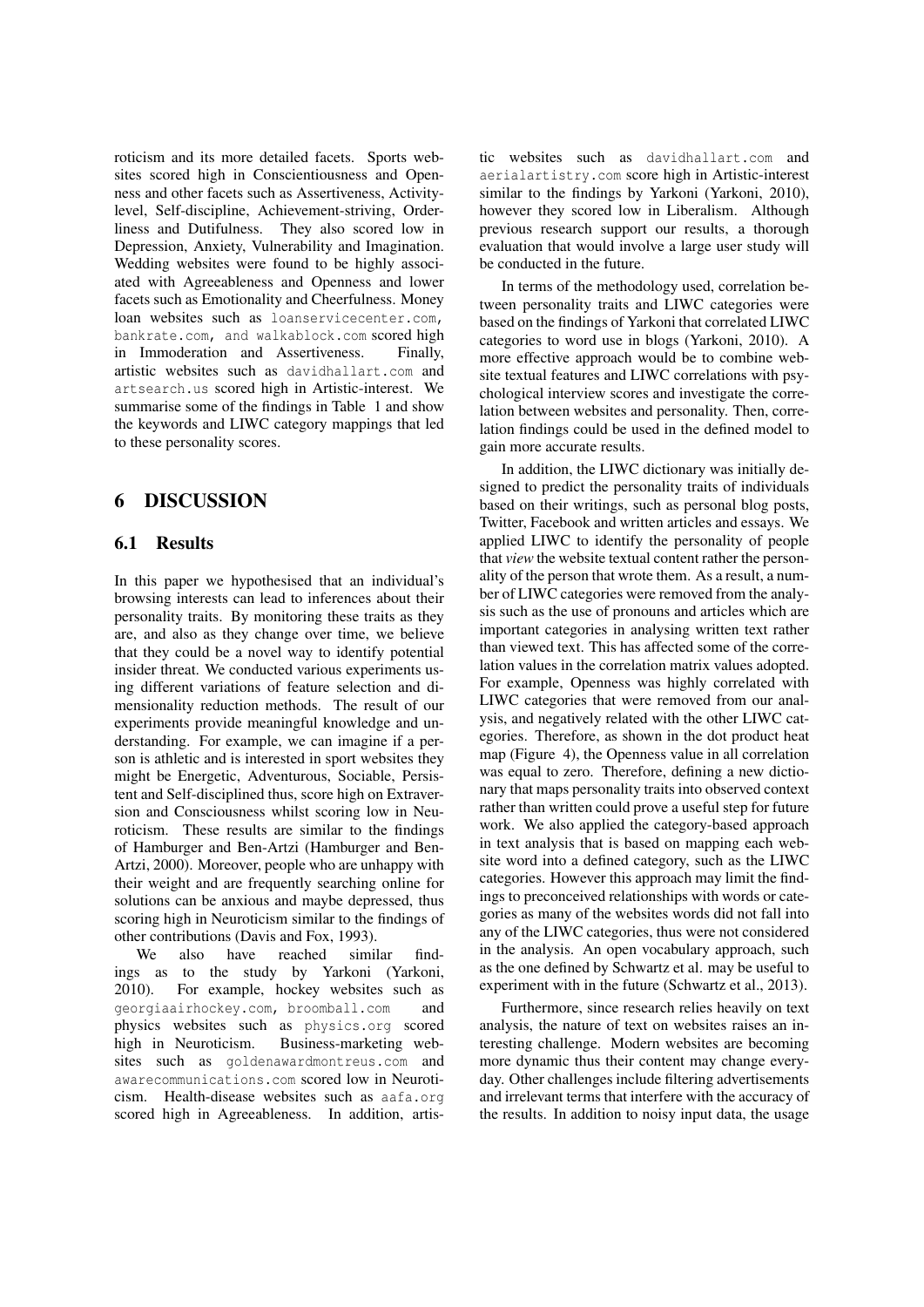| <b>DMOZ</b> Category                   | Websites                                                                              | Keywords                                                                          | <b>LIWC</b> Categories                                                                       |
|----------------------------------------|---------------------------------------------------------------------------------------|-----------------------------------------------------------------------------------|----------------------------------------------------------------------------------------------|
| Health Weight-Loss                     | quickweightloss.net<br>dietclinic.in<br>midwestweightcontrol.com                      | e.g. loss, control, goal, diet                                                    | <b>Sadness</b><br>Achievement,<br><b>Affective Processes</b><br><b>Negative Emotions</b>     |
| Money\Finance                          | loanservicecenter.com<br>farmcreditnetwork.com<br>bankrate.com                        | e.g. loan, insurance, bank, grant, free                                           | Money<br>Work<br><b>Affective Processes</b>                                                  |
| Arts                                   | davidhallart.com<br>artsearch.us<br>aerialartistry.com                                | e.g gallery, artist, fair, planner                                                | Leisure<br><b>Positive Emotions</b>                                                          |
| News\Analysis_and_Opinion              | projectsyndicate.org<br>themedialine.org                                              | e.g. news, newspaper, politics, affairs                                           | Space<br><b>Cognitive Processes</b><br>Insight<br>Work                                       |
| Society\Support_Groups                 | drirene.com<br>hopeforhealing.org<br>controllingparents.com                           | e.g. emotional, counseling,<br>abuse, violence, addiction                         | Anger<br><b>Affective Processes</b><br><b>Negative Emotions</b>                              |
| Games\Party_Games                      | bolsboardgames.com<br>gatheraroundgames.com<br>partygamesetc.com                      | e.g. social, fun, party, family, friends                                          | <b>Social Processes</b><br>Leisure<br><b>Affective Processes</b><br><b>Positive Emotions</b> |
| Shopping\Weddings<br>Home\Entertaining | weddingsbydezign.com<br>weddingswithcharm.com<br>babyshowers.info                     | e.g. baby, favors, planning,<br>gift, party, presents,<br>games, flowers, wedding | <b>Social Processes</b><br>Leisure<br><b>Affective Processes</b><br><b>Positive Emotions</b> |
| <b>Sports</b>                          | kellyssports.com<br>sportsschedules.net<br>vanguardathletics.com<br>prolitesports.com | e.g. baseball, football, running, exercise                                        | Leisure                                                                                      |
| Sports\Hockey                          | broomball.com.au<br>leaguelineup.com<br>georgiaairhockey.com                          | e.g. match, goal, leagues, tournaments                                            | <b>Social Processes</b><br>Leisure                                                           |
| Science\Physics                        | physics.org                                                                           | e.g. school, university, high, question, top                                      | <b>Social Processes</b><br><b>Cognitive Processes</b><br>Insight<br>Work                     |

Table 1: Website keywords and the associated LIWC Categories mappings based on the website keywords.

of an unsupervised clustering may limit the intelligence of the system. The core motivation for applying *k*-means clustering is that there is no existing ground truth on what websites are associated with which personality traits. Although the research by Kosinski et al. did provide some insight on what OCEAN personality traits are associated with websites, the websites list provided was not sufficient and the textual content scraped of the websites were not enough, thus filtered out in the pre-processing phase of our approach (Kosinski et al., 2014). In addition, personality classification is a multi-class problem, therefore adopting a multi-class classification approach may be better suited for this task.

### 6.2 Insider-Threat Application

The important question that comes from this research is how the results can be used. Drawing on previous

research, there is potential to integrate personalitytrait prediction results into a comprehensive insiderthreat framework to enhance the accuracy of insiderthreat risk prediction. For example, personality traits such as Narcissism, Machiavellianism, and Excitement Seeking have been found to be related to insider threats and antisocial behaviour (Shaw et al., 2011) (Marcus and Schuler, 2004) (Axelrad et al., 2013). In addition, individuals found to be narcissistic display an excessive self-importance, strong need for admiration and lack of empathy—recurring traits in individuals who committed insider attacks (Shaw et al., 1998). Moreover, OCEAN personality traits such as Openness can indicate that the individual could be susceptible to phishing spam. Research also found that people who commit insider attacks tend to be introverted individuals, a trait that was found highly presented in IT specialist (Pocius, 1991). Our results could support such knowledge, since technol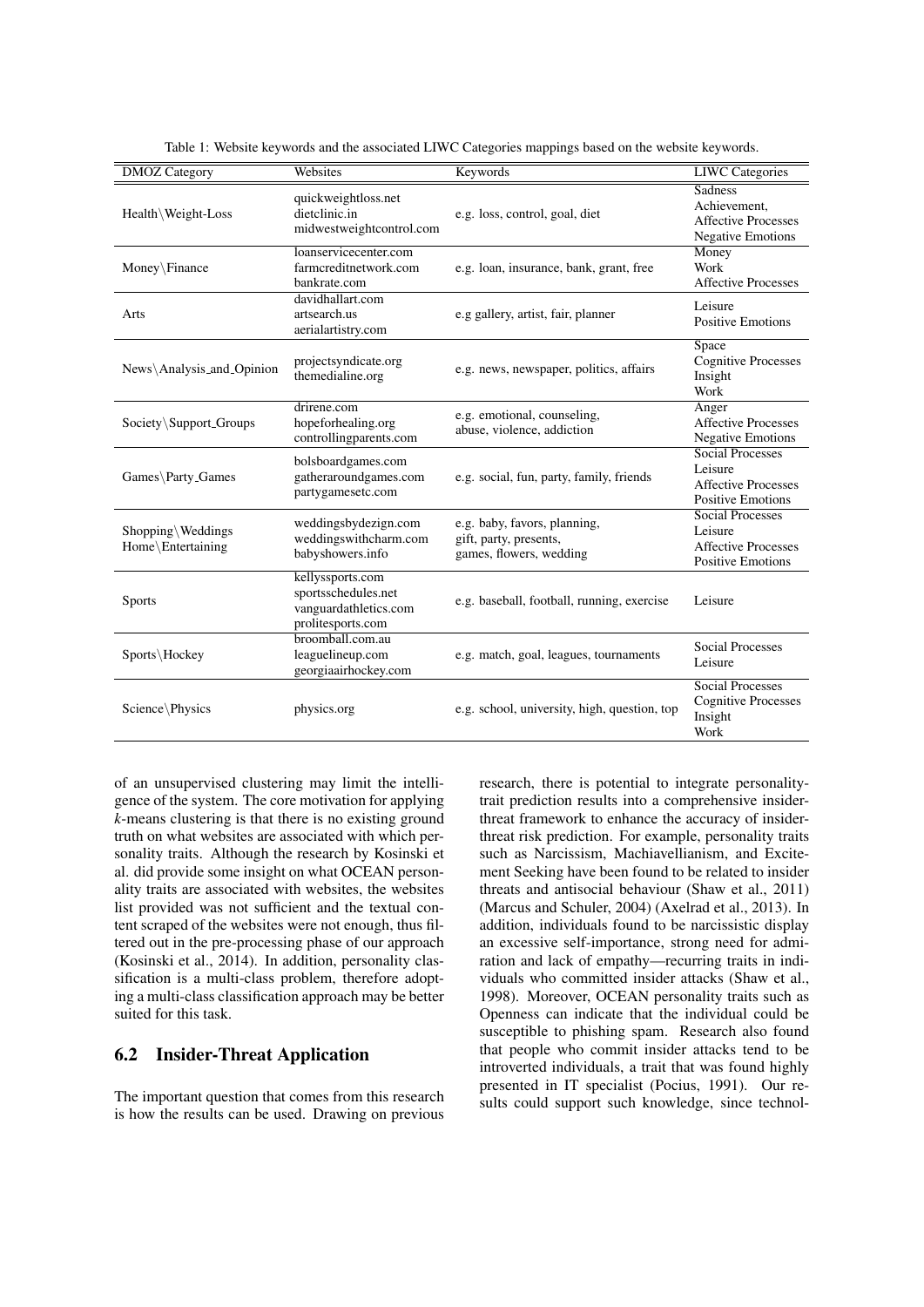ogy based websites sentortech.com and especially gridcomputing.com (that target tech savvy people) do indeed score low in Extraversion.

The personality prediction results can be used to build an individual's browsing profile that includes their website interests and predicted personality traits over a period of time. Using such a profile, an insider-threat framework could monitor the individual's browsing and personality behaviour over time and detect any deviation in their normal pattern. Although personality traits are useful in predicting insider-threat risk potential, they are not sufficient in isolation to identify a potential attacker (Pocius, 1991), since other factors such as environment and precipitating events need to be considered also. For example, an individual who scores high in Neuroticism might be the perfect candidate for a job position; however, when combined with other behavioural factors (e.g. stress) or the individual was offered a better position in another organisation than could increase the likelihood of threat. Moreover, cluster of personality characteristics might be useful to consider (Shaw et al., 1998). However, we note that monitoring employees' Internet activities may be deemed as a breach of privacy and therefore may have legal and ethical implications that organisations need to consider.

# 7 CONCLUSIONS AND FUTURE WORK

In this paper we explored the possibility of predicting an individual's personality traits based on their browsing history in order to detect potential insider threats. We conducted various experiments from *k*means clustering to dot product similarity measure, in order to identify possible relationships between websites and OCEAN personality traits. The results were well matched and supported by previous research. We believe that our approach could be integrated in a comprehensive insider-threat framework by observing an individual's browsing deviations over time and monitoring for personality changes that may allude to the individual being a potential insider threat.

The next step will be to evaluate the results by conducting a study where individuals are assessed to determine their actual personality trait scores and that is compared with the output of our approach based on their browsing behaviour. Furthermore, the content of websites accessed were only considered in our analysis. We believe that we can achieve more accurate profiling results on what websites an individual is interested in by considering other factors such as the time spent on the page and the number of times the website was accessed (Liang and Lai, 2002).

### ACKNOWLEDGEMENTS

We are grateful to the Ministry of Higher Education in the Kingdom of Saudi Arabia, the Saudi Arabian Cultural Bureau in London, and King Saud University for their financial sponsorship and support of Bushra Alahmadi's DPhil programme.

### REFERENCES

- Allport, G. W. (1962). The general and the unique in psychological science1. *Journal of personality*, 30(3):405–422.
- Axelrad, E. T., Sticha, P. J., Brdiczka, O., and Shen, J. (2013). A bayesian network model for predicting insider threats. In *Security and Privacy Workshops (SPW), 2013 IEEE*, pages 82–89. IEEE.
- Barrick, M. R. and Mount, M. K. (1991). The big five personality dimensions and job performance: a metaanalysis. *Personnel psychology*, 44(1):1–26.
- Cappelli, D. M., Moore, A. P., and Trzeciak, R. F. (2012). *The CERT Guide to Insider Threats: How to Prevent, Detect, and Respond to Information Technology Crimes*. Addison-Wesley.
- Chorley, M. J., Whitaker, R. M., and Allen, S. M. (2015). Personality and location-based social networks. *Computers in Human Behavior*, 46(0):45 – 56.
- Davis, C. and Fox, J. (1993). Excessive exercise and weight preoccupation in women. *Addictive Behaviors*,  $18(2):201 - 211.$
- DMOZ (n.d). Open Directory Project, http://www.dmoz.org.
- Ehrman, K., Jagid, B., and Loosmore, N. B. (1997). Electronic control system/network. US Patent 5,682,142.
- Golbeck, J., Robles, C., Edmondson, M., and Turner, K. (2011a). Predicting personality from Twitter. In *Privacy, security, risk and trust (PASSAT), 2011 IEEE third international conference on and 2011 IEEE third international conference on social computing (socialcom)*, pages 149–156. IEEE.
- Golbeck, J., Robles, C., and Turner, K. (2011b). Predicting personality with social media. In *CHI'11 Extended Abstracts on Human Factors in Computing Systems*, pages 253–262. ACM.
- Goldberg, L. R. (1999). A broad-bandwidth, public domain, personality inventory measuring the lower-level facets of several five-factor models. *Personality psychology in Europe*, 7:7–28.
- Grčar, M., Mladenić, D., and Grobelnik, M. (2005). User profiling for interest-focused browsing history. In *In SIKDD 2005 at Multiconference IS 2005*.
- Greitzer, F. L. and Frincke, D. A. (2010). Combining traditional cyber security audit data with psychosocial